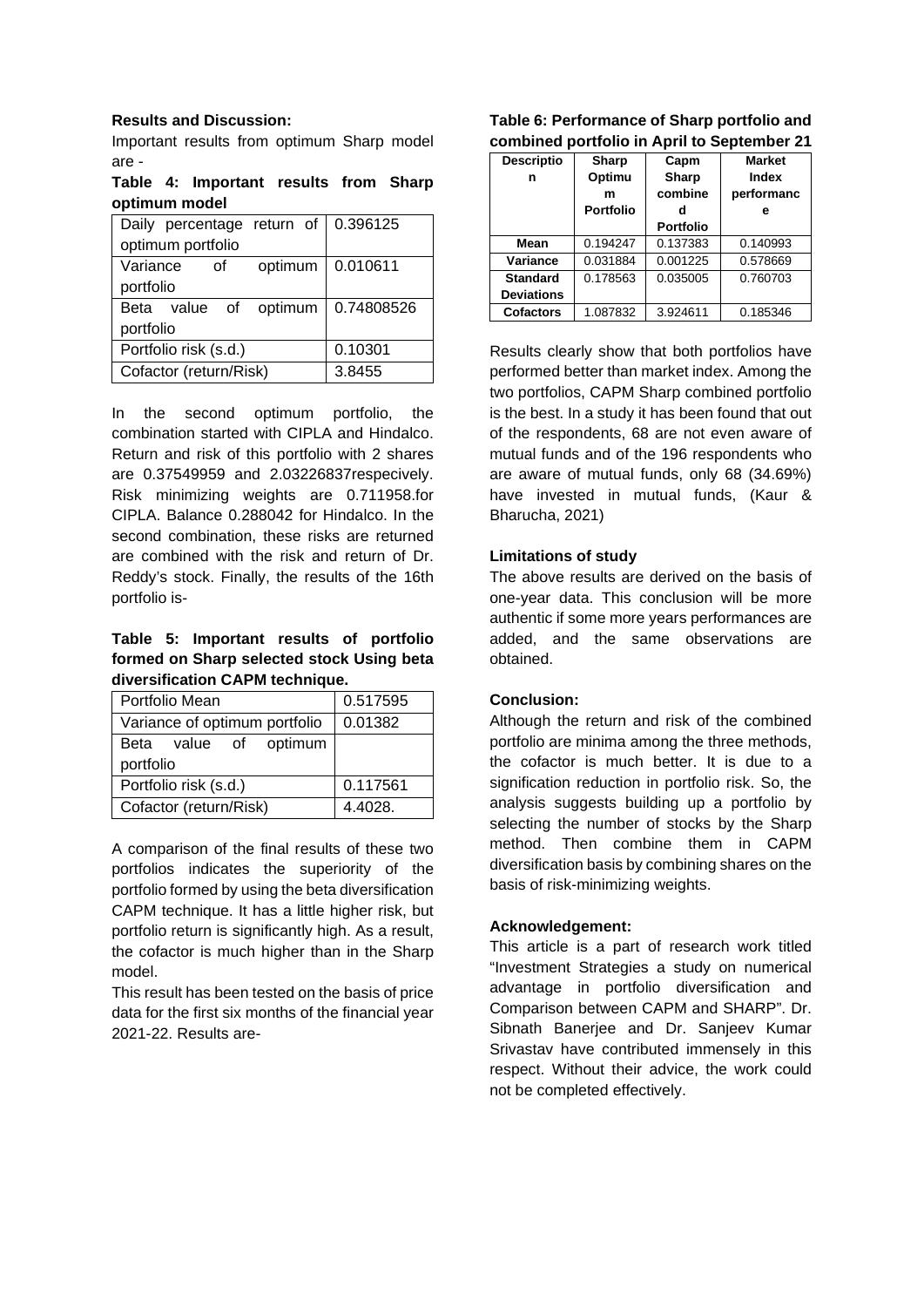Asia-Pacific J.Mgmt. Tech. Volume 2(4) XX- XX

## **Conflict of Interest:**

No conflict of interest is found with this content.

## **References:**

Aloysius Edward, J., & Jagadish, K. K. (2020). Optimum Portfolio Construction Using Sharpe Index Model with Reference to Banking Sector. *International Journal of Advanced Science and Technology*, 29(11), 212-230.

Baumann, P., & Trautmann, N. (2013). Portfolio-optimization models for small investors. *Mathematical Methods of Operations Research*, 77(3), 345-356.

Botha, I., Botezatu, A., & Coancă, M. (2020). Innovative Calculation Model for Evaluating Regional Sustainable Development. *Economic Computation & Economic Cybernetics Studies & Research*, 54(3), 05-24.

Chauhan, M. A. A. (2014). A Study on Usage of Sharpe's Single Index Model In Portfolio Construction With Reference To CNX Nifty. Esmaeili, B., Souri, A., & Mirlohi, S. M. (202<sup>1</sup>). Higher moments portfolio Optimization with unequal weights based on Generalized Capital Asset pricing model with independent and identically asymmetric  $P$  of  $D<sub>k</sub>$  ution. Advances in Mathem<sup>a</sup> al Finan<sup>d</sup> and *Applications*, 6(2), 263 3. Farahi, W. A. (2020).  $\mathbf{D}_s$  sitor E Franching Record Formula (1991). The all about deviation of the selection of the selection of the selection of the selection of the selection of the selection of the selection of the selection of the selection of the sele

Awareness Fund (Deaf) And A Systemic Review. *International Journal on Recent Trends in Asiness and Tourism (IJRTBT),*  $4(4), 1$ 

Fauzi, & Wahyudi, I.  $(2, 6)$ . The effect of firm and sk characteristics on stock returns: Stock market crash analy **The Journal of** *Finance and Data Science*, 2(2), 112-124.

*Global Journal for Rearch Analysis*, 3(10), 92-94.

Goetzmann, W. N., Brown, S. J., Gruber, M. J., & Elton, E. J. (2014). Modern portfolio theory and investment analysis. *John Wiley & Sons*, 237.

Gopalakrishnan, M. M. (2017). Equity Analysis of Automobile Industry in Indian Stock Market. *International Journal for Advance Research and Development,* 2(5), 166-171. 5..

Jain, M., & Singla, R. (2021). Role of leverage and liquidity risk in asset pricing: evidence from Indian stock market. *Vilakshan-XIMB Journal of Management*.

Kaur, S. J., & Bharucha, J. (2021). The emerging mutual fund industry in India: an impact analysis of investors' awareness on investment behaviour. *International Journal of Business and Globalisation*, 27(1), 51-69.

Konno, H., & Yamazaki, H. (1991). Meanabsolute deviation  $\sim$  olio optimization model and its applications Tokyo stock market. *Management nce,* 37, 519-531.

Lee, H. S., heng, F. F., & Chong, S. C. (2016). Markow portfolio theory and apital asset pric<sup>i</sup> model for Kuala Lumpur stock ange: A se revisited. *International* of *F* nomics and Financial Issues,  $6(35)$ 

Lintner,  $\sqrt{275}$ . The valuation of risk assets and the selection of risky investments in stock  $p$ lios and capital budgets. In Stochastic models in finance (pp. 131-155). *Academic Press.*

Maiti, M., & Balakrishnan, A. (2020). Can leverage effect coexist with value effect? *IIMB Management Review*, 32(1), 7-23.

Mandal, N. (2013). Sharpe's single index model and its application to construct optimal portfolio: an empirical study. *Great Lake Herald*, 7(1), 1- 19.

Markowitz, H. (1952). Portfolio selection. *The Journal of Finance*, 7(1), 77–91.

Masoud, N. M. (2013). The impact of stock market performance upon economic growth. *International Journal of Economics and Financial Issues*, 3(4), 788-798.

Mbithi, J. A. (2014). Determining the optimal portfolio size on the Nairobi securities exchange (Doctoral dissertation).

Nalini, R. (2014). Optimal Portfolio construction using Sharpe's Single Index Model-A study of selected stocks from BSE. *International Journal of Advanced Research in Management and Social Sciences*, 3(12), 72-93.